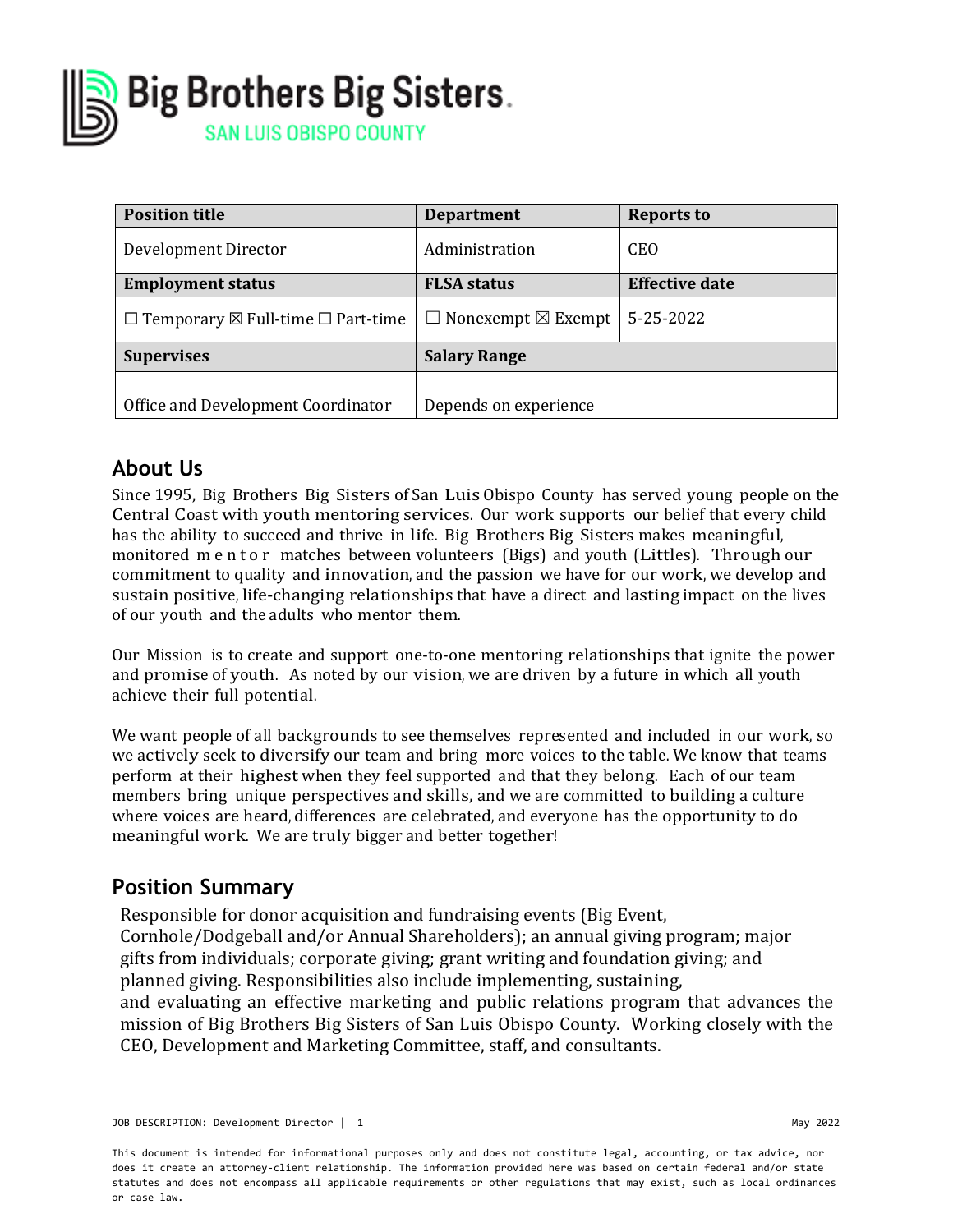

### **Essential Duties and Responsibilities**

The essential functions include, but are not limited to the following:

- 1. Develop and implement a plan for identifying, qualifying, cultivating, soliciting and stewarding individual, foundation, and corporate potential donors.
- 2. Manage donor stewardship, information systems, gift entry and acknowledgement and prospective donor research.
- 3. Manage donor database.
- 4. Plan and implement all agency fundraising special events.
- 5. Set and achieve, in close collaboration with the CEO, multi-year and annual agency revenue goals.
- 6. Prepare and submit timely monthly and annual service statistical reports and other reports as requested by the CEO.
- 7. Staff the Development and Marketing Committee working closely with members to maximize volunteer involvement in the cultivation, solicitation, stewardship and marketing processes.
- 8. Participates with local, regional, national organizations and attends workshops and seminars when deemed advisable by the CEO
- 9. Design and implement BBBS SLO communications plan to achieve goals.
- 10. Implement metrics to evaluate the success of communications activities.
- 11. Perform a quarterly review of all communications activities.
- 12. In close collaboration with the CEO, develop and oversee the income budget for individual, major, corporate and legacy gifts, grants, and special events.
- 13. Manage relationships with community partners.
- 14. Maintain knowledge of Big Brothers Big Sisters of America marketing and funding opportunities and incorporate into BBBS SLO plan when applicable.
- 15. Position BBBS SLO as the premier youth mentoring organization in San Luis Obispo, CA

JOB DESCRIPTION: Development Director | 2 May 2022

This document is intended for informational purposes only and does not constitute legal, accounting, or tax advice, nor does it create an attorney-client relationship. The information provided here was based on certain federal and/or state statutes and does not encompass all applicable requirements or other regulations that may exist, such as local ordinances or case law.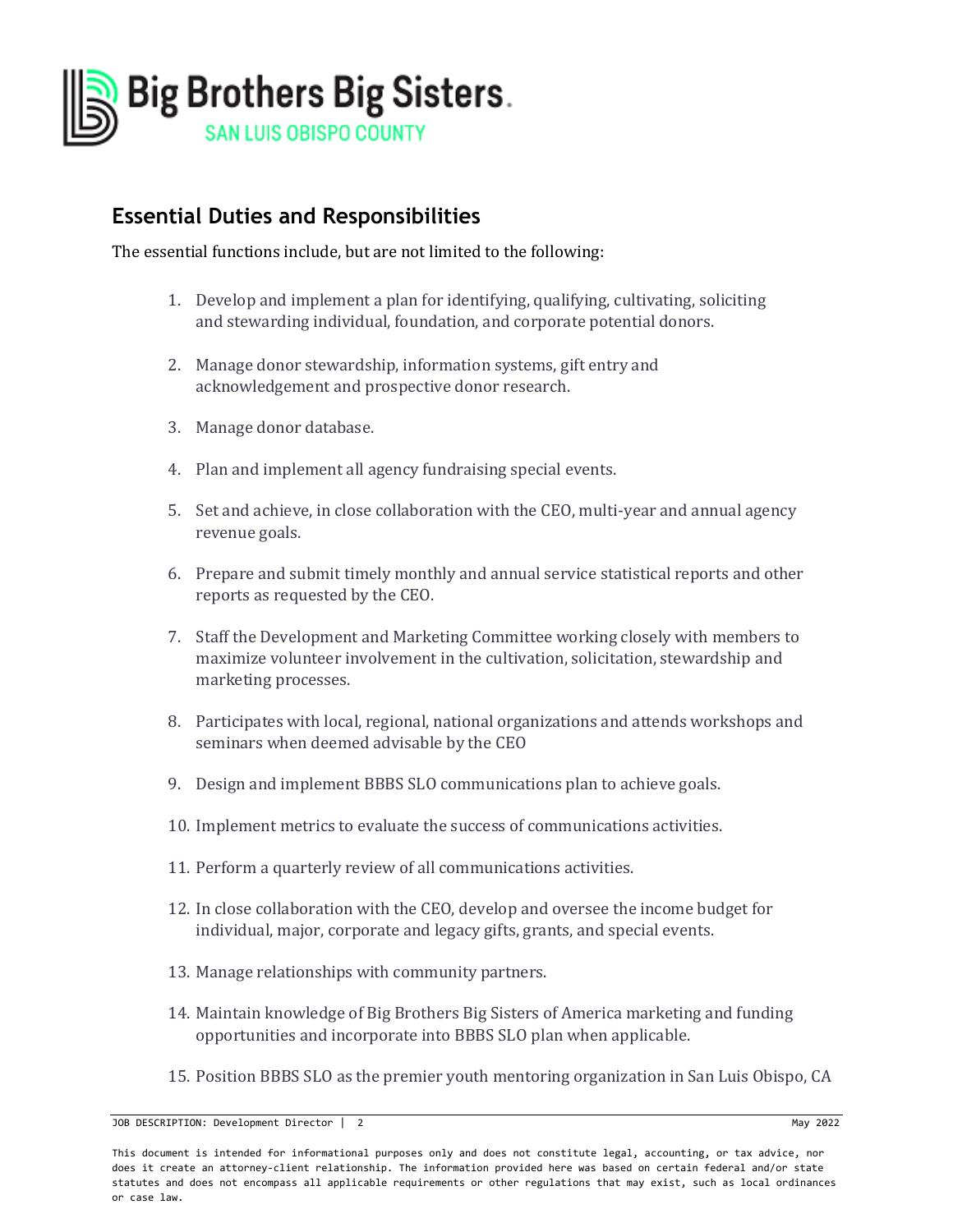

- 16. Identify unique and cost-effective ways for BBBS SLO to communicate with its target audiences.
- 17. Explore and implement grassroots marketing efforts.
- 18. Collaborate with staff to implement recognition efforts for donors.
- 19. Develop and implement the agency's web based strategies, including maintenance of agency website, e-news communications, blogs, social media and other tools as necessary.
- 20. Distribute press releases and secure placement in media outlets for stories, events, etc.
- 21. Oversee development of agency collateral materials including key print pieces and promotional items with consideration of all agency departmental needs.
- 22. Position CEO as agency spokesperson and secure external communication opportunities.
- 23. Identify and implement strategies for BBBS SLO to capitalize on National Mentoring Month (January).
- 24. Plan for future agency used advertising, commercials, print as, brochures, etc.
- 25. Assists CEO with special projects, fund raising, and other duties as assigned.
- 26. Models and practices 360° customer service with co-workers, volunteers, program participants and the community.

#### **Minimum Qualifications (Knowledge, Skills, and Abilities)**

- Minimum Bachelor's degree in marketing, hospitality communications, PR, sales or related field from an accredited university or equivalent experience.
- Must have 2-5 years of related work experience in fund development, marketing, communications and/or public relations. Experience in youth development field, a plus.
- Demonstrated ability in donor and fund management.
- Proficiency in the Microsoft Office 365, Salesforce, automated forms and calendaring systems
- Excellent public speaking, presentation, and writing skills.
- Superb organizational and time management skills.
- Ability to work independently.
- Ability to organize complex materials and manage more than one project at a time.

JOB DESCRIPTION: Development Director | 3 May 2022

This document is intended for informational purposes only and does not constitute legal, accounting, or tax advice, nor does it create an attorney-client relationship. The information provided here was based on certain federal and/or state statutes and does not encompass all applicable requirements or other regulations that may exist, such as local ordinances or case law.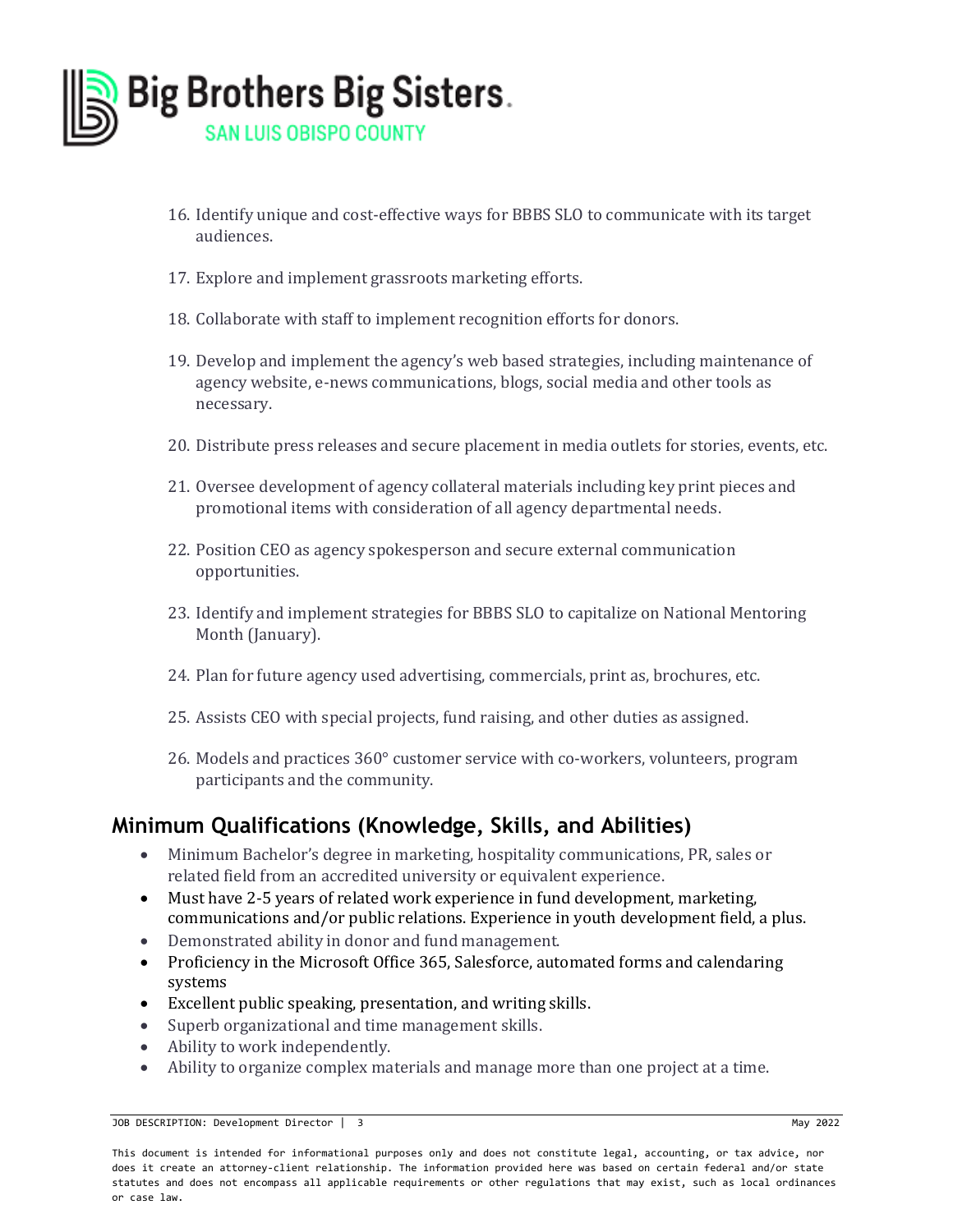

- Must work with a high degree of flexibility, accuracy, and attention to detail in a fastpaced environment with numerous deadlines and pressures.
- Reliable personal transportation, valid driver's license, and state required automobile insurance minimums.
- Demonstrated ability to think strategically and work collaboratively to inspire, motivate, and focus internal and external team members to the agreed upon goals
- Detail- and results-oriented approaches to management and growth
- Writing, proof-reading and editing skills
- Public speaking, presentation and networking abilities
- Creativity
- Sense of humor

#### **Physical Demands and Work Environment**

The physical demands described here are representative of those that must be met by an employee to successfully perform the essential functions of this position. Reasonable accommodations may be made to enable individuals with disabilities to perform the functions.

- Minimal physical requirements to include walking, standing, sitting and/or standing at work station; normal busy office environment.
- Able to lift and carry up to 25 pounds
- Must be able to work proficiently with computers and other office equipment.
- Must be able to pass a background check consisting of National Sex Offender, Criminal History and driving record check.

# *Equal Employment Opportunity*

BBBS provides equal employment opportunities to all qualified individuals without regard to race, creed, color, religion, national origin, age, sex, marital status, sexual orientation, gender identity or non-disqualifying physical or mental handicap or disability.

#### *Americans with Disabilities Act*

Applicants as well as employees who are or become disabled must be able to perform the essential duties & responsibilities either unaided or with reasonable accommodation. The organization shall determine reasonable accommodation on a case-by-case basis in accordance with applicable law.

# *Hybrid Work Environment*

JOB DESCRIPTION: Development Director | 4 May 2022 Employees are permitted to work from home (WFH) occasionally or regularly, depending on several factors and the arrangements they've made with their manager. Working from home is a

This document is intended for informational purposes only and does not constitute legal, accounting, or tax advice, nor does it create an attorney-client relationship. The information provided here was based on certain federal and/or state statutes and does not encompass all applicable requirements or other regulations that may exist, such as local ordinances or case law.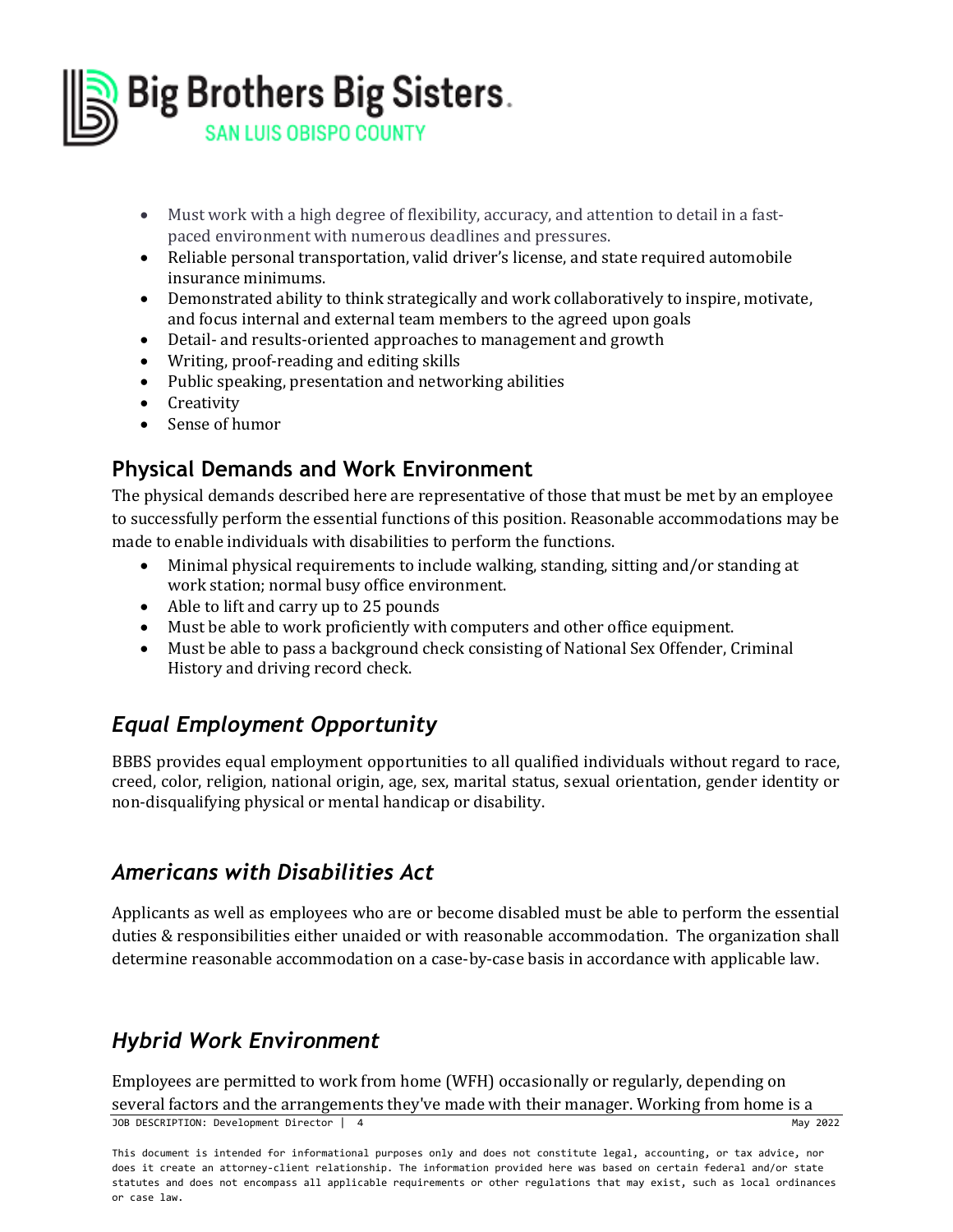

privilege that may be revoked at any time. BBBS SLO may request that an employee be present in the office at any time (regardless of scheduled WFH time) or deny a request to work from home based on business needs, employee performance, or viability of doing the work from home. To be eligible to WFH, an employee must have a track record of reliable work performance, access to reliable internet and a space that is free from excessive noise or distraction.

#### *Note*

This job description in no way states or implies that these are the only duties to be performed by the employee(s) of this position. Employees will be required to follow any other job-related instructions and to perform any other job-related duties requested by any person authorized to give instructions or assignments. All duties and responsibilities are essential functions and requirements and are subject to possible modification to reasonably accommodate individuals with disabilities. To perform this job successfully, the employee(s) will possess the skills, aptitudes, and abilities to perform each duty proficiently. Some requirements may exclude individuals who pose a direct threat or significant risk to the health or safety of themselves or others. The requirements listed in this document are the minimum levels of knowledge, skills, or abilities. This document does not create an employment contract, implied or otherwise, other than an at will relationship.

**How to Apply**

| Reviewed with employee by: |  |  |  |
|----------------------------|--|--|--|
|                            |  |  |  |
| Name and title:            |  |  |  |
|                            |  |  |  |
|                            |  |  |  |
| Received and accepted by:  |  |  |  |
| Signature:                 |  |  |  |
|                            |  |  |  |
|                            |  |  |  |
|                            |  |  |  |

JOB DESCRIPTION: Development Director | 5 May 2022

This document is intended for informational purposes only and does not constitute legal, accounting, or tax advice, nor does it create an attorney-client relationship. The information provided here was based on certain federal and/or state statutes and does not encompass all applicable requirements or other regulations that may exist, such as local ordinances or case law.